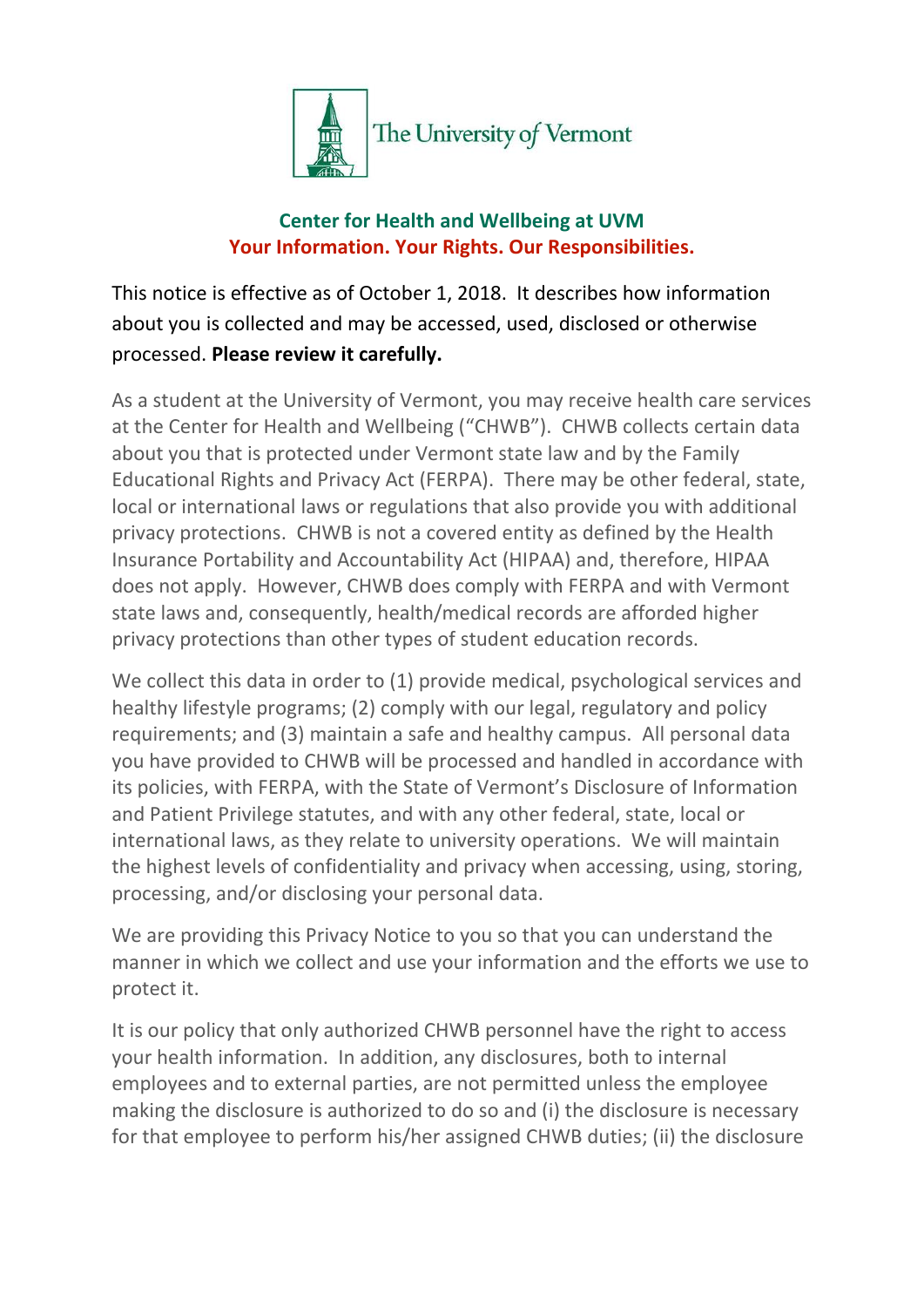is required by a regulation, or (iii) you are requesting the disclosure and/or you have provided your consent for the disclosure.

UVM is committed to protecting your privacy and we strive to protect your information through our policies relating to privacy and information security. These policies include, but are not limited to the following:

- [Computer, Communication, and Network Technology Acceptable Use](https://www.uvm.edu/policies/cit/compuse.pdf)
- [Data Breach Notification](https://www.uvm.edu/policies/general_html/databreach.pdf)
- **•** [FERPA Rights Disclosure](https://www.uvm.edu/policies/student/ferpa.pdf)
- [Information Security](https://www.uvm.edu/policies/cit/infosecurity.pdf)
- [Privacy](https://www.uvm.edu/policies/general_html/privacy.pdf)

Under FERPA, we are generally unable to disclose your medical information to your parents without your consent. It is your right, however, to sign an authorization allowing CHWB to respond to questions from your parents/legal guardians about medical services provided and/or charges imposed on your student account.

We may use or disclose your personal information as specified herein:

- 1. Accessing and processing of your personal data will be limited only to those offices/individuals with a legitimate need (i.e., the CHWB staff member providing health services to you, administrators in CHWB whose job requires access to and/or processing of your information, those responsible for carrying out UVM's legal, regulatory and policy requirements for which access to your data is necessary.)
- 2. Generally, your health information will only be used and/or disclosed:
	- a. To other authorized CHWB or UVM employees to carry out any CHWB or UVM contractual obligations. This includes, but is not limited to, the provision of student health services, counseling and psychiatry services, and health lifestyle programs. Counseling records are NOT part of academic records, and no one outside CHWB has access to them without your express written permission.
	- b. To allow the University to provide a safe and healthy campus. Examples of these disclosures include:
		- i. If you have certain communicable diseases or have been exposed to certain communicable diseases or where there is a foreseeable, real or probably risk of transmission of a contagious disease.
		- ii. If CHWB is directly transferring you to another healthcare facility and information is provided to that healthcare facility.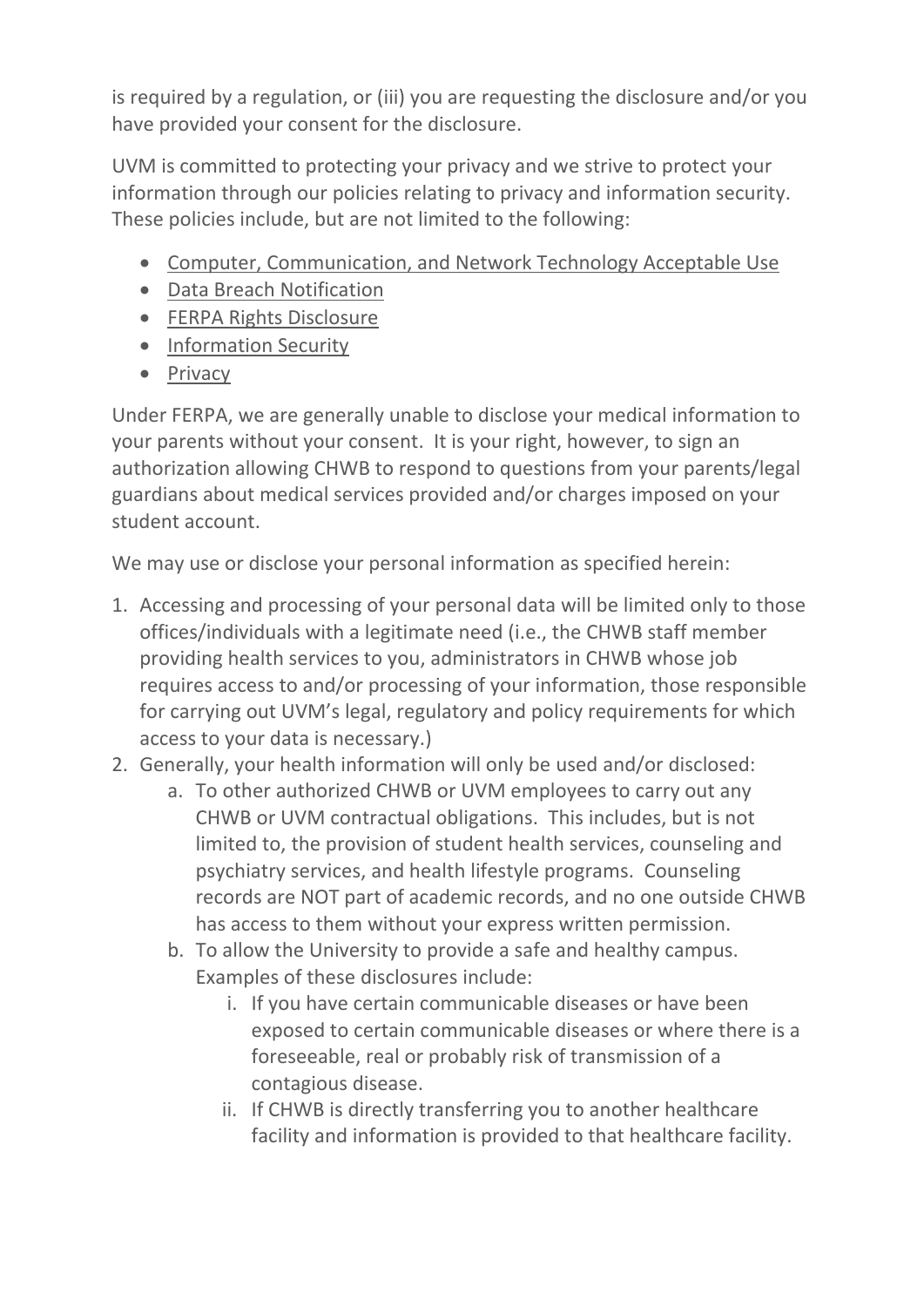- c. In the event of an emergency or as otherwise determined by UVM authorities to be in your best interest and only to those who can assist in resolving the emergency (i.e., law enforcement, University authorities or other interested parties) or to those whose job requirements include providing services to you. Examples include:
	- i. If you pose a physical threat to yourself or to another person.
	- ii. If your clinician suspects possible abuse or neglect of a child or vulnerable adult.
- d. In response to a lawfully issued subpoena or judicial order.
- e. To a third party if that third party is performing a function on UVM's behalf which requires that the third-party has access to your health information (but only if that third party agrees to not further disclose the information except as permitted by law.)
- 3. The State of Vermont requires that, if requested by law enforcement, the following disclosures be made without the need for CHWB to obtain your consent:
	- a. Information related to prescriptions, orders, and records of related drugs.
	- b. Information communicated by you to a clinician in an effort to obtain a regulated drug/controlled substance.
- 4. We may use email to communicate with you. Email sent from our offices will generally be sent using a secure message system and will become part of your clinical record. Standard email is not a secure form of communication. We do not provide online counseling and e-mail should never be used in urgent situations, as we do not maintain continuous access to our general or secure email.
- 5. We may ask if we can videotape you. Videotaping can assist your counselor in providing you with the best possible care, and may be used for consultation and supervision. Your written consent is necessary for any taping.
- 6. To otherwise comply with federal, state, local or international laws or regulations.

Your personal data will be stored according to UVM's legal and operational requirements. These requirements can be found on UVM's Records Retention Schedule which can be found at

www.uvm.edu/compliance/compliance/record retention schedule.

If the record type is not listed in the schedule, contact the individual listed at the end of this notice.

Under certain circumstances, you may have the right to request that use of your personal information be limited. However, any refusal to provide, or